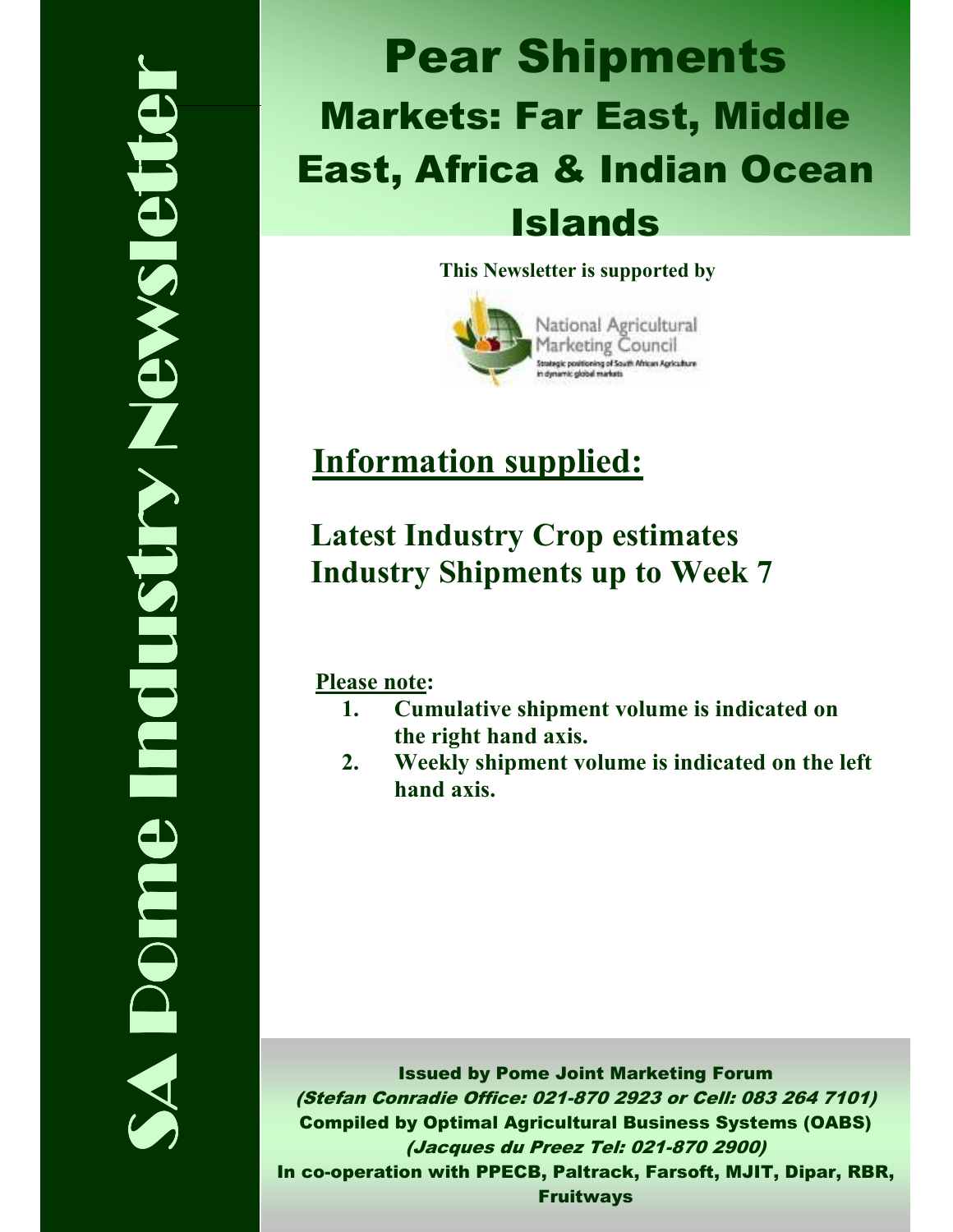## Total Pear Export Estimate to All Markets

|               | 2007       | 2008       | l 2 vr Ava | 2009 Estimate |       | <b>Estimate vs 2008</b> |
|---------------|------------|------------|------------|---------------|-------|-------------------------|
| Apples        | 23.742.087 | 26.488.401 | 25.115.244 | 24.921.357    | -6%   | $-1.567.044$            |
| <b>IPears</b> | 12.912.087 | 13.138.471 | 13.025.279 | 13.295.670    | 1%    | 157.199                 |
| <b>Total</b>  | 36.654.174 | 39.626.872 | 38.140.523 | 38.217.027    | $-4%$ | $-1,409,845$            |

All volumes = 12.5kg carton equivalent

### Pears Passed for Export & Estimate



| Variety                   | 2007       | 2008       | 2 yr Average | 2009 Estimate |        | <b>Estimate vs 2008</b> |
|---------------------------|------------|------------|--------------|---------------|--------|-------------------------|
| <b>PACKHAMS TRIUMPH</b>   | 5,422,078  | 5,545,359  | 5,483,719    | 5,547,075     | 0%     | 1,716                   |
| <b>FORELLE</b>            | 2.271.454  | 2.164.702  | 2,218,078    | 2,346,165     | 8%     | 181,463                 |
| <b>WBC/BARTLETT</b>       | 1,920,236  | 2,281,917  | 2,101,077    | 2,483,587     | 9%     | 201,670                 |
| <b>BEURRE BOSC</b>        | 623.759    | 484,714    | 554.237      | 451,440       | $-7%$  | $-33.275$               |
| DOYENNE DU COMICE         | 568,443    | 477,833    | 523,138      | 473.462       | $-1%$  | $-4,371$                |
| <b>ABATE FETEL</b>        | 355.601    | 348.230    | 351,916      | 363,558       | 4%     | 15,328                  |
| <b>VERMONT BEAUTY</b>     | 361,352    | 565,879    | 463,615      | 565,879       | 0%     |                         |
| <b>GOLDEN RUSSET BOSC</b> | 369,621    | 332,799    | 345.256      | 316,159       | $-5%$  | $-16,640$               |
| <b>ROSEMARIE</b>          | 313.105    | 255.634    | 284.370      | 340,893       | 33%    | 85,259                  |
| <b>BEURRE HARDY</b>       | 243,817    | 149.788    | 196,803      | 146,839       | $-2%$  | $-2,949$                |
| <b>FLAMINGO</b>           | 129.020    | 111.953    | 120.487      | 110,960       | $-1%$  | $-993$                  |
| Other                     | 242.810    | 419.662    | 331.236      | 149.652       | $-64%$ | $-270,010$              |
| <b>Grand Total</b>        | 12,912,087 | 13,138,471 | 12,973,930   | 13,295,670    | 1%     | 157,199                 |

All volumes = 12.5kg carton equivalent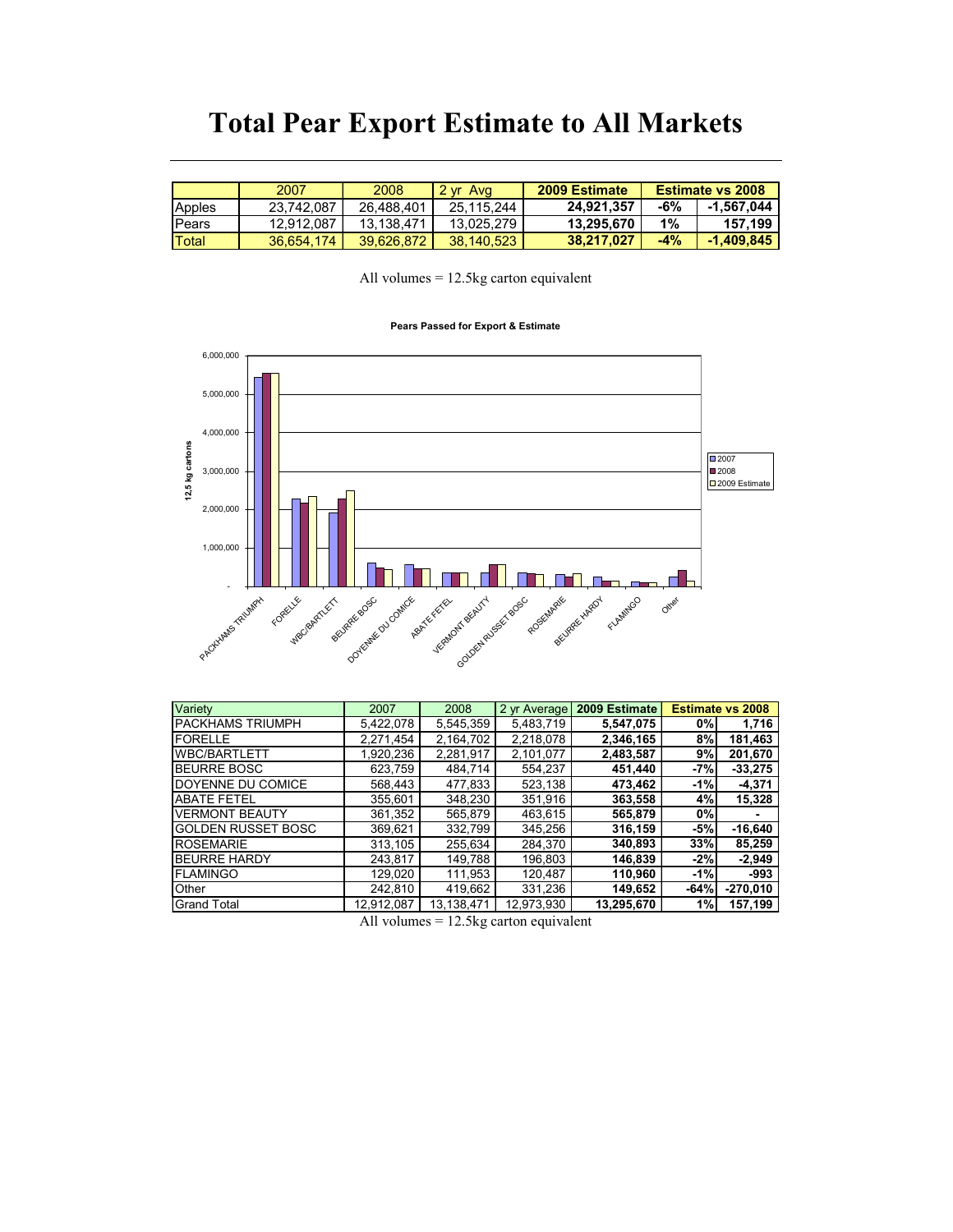# Pears Passed For Export



# Pears Passed For Export per cultivar Week 1-7

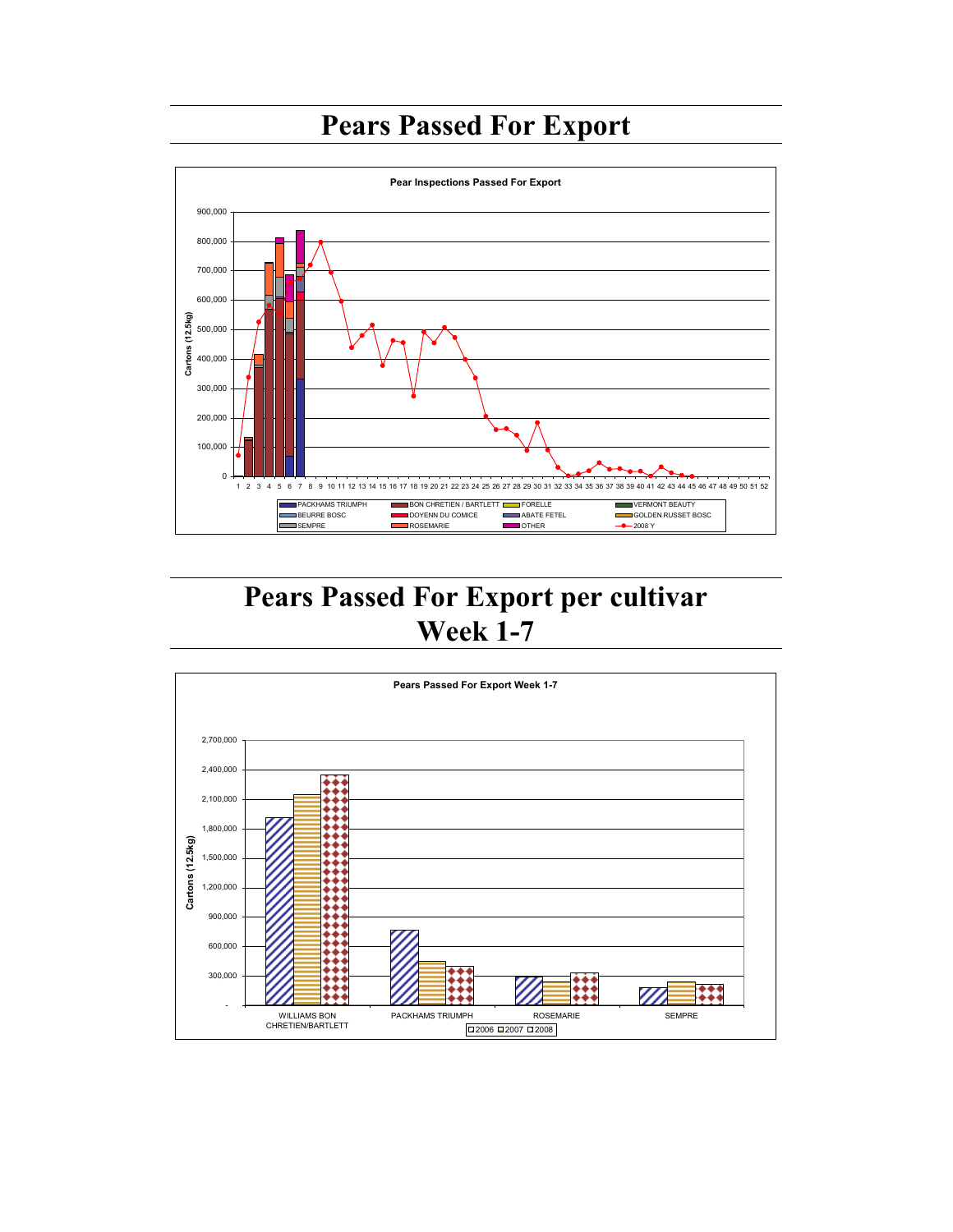# Middle East Market: Pear Shipments



| <b>Weekly volumes</b>     | 2008    | 2009   | <b>IDifference</b> |        |
|---------------------------|---------|--------|--------------------|--------|
| Week 7                    | 66.822  | 8.469  | -58.353            | -87%   |
| <b>Cumulative volumes</b> |         |        |                    |        |
| Week 1 to 7               | 186.534 | 75.663 | $-110.871$         | $-59%$ |



| <b>Weekly volumes</b>     | 2008   | 2009   | <b>IDifference</b> |        |
|---------------------------|--------|--------|--------------------|--------|
| Week 7                    | 10.320 | 1.494  | $-8.826$           | -86%   |
| <b>Cumulative volumes</b> |        |        |                    |        |
| Week 1 to 7               | 22.360 | 15.942 | $-6.418$           | $-29%$ |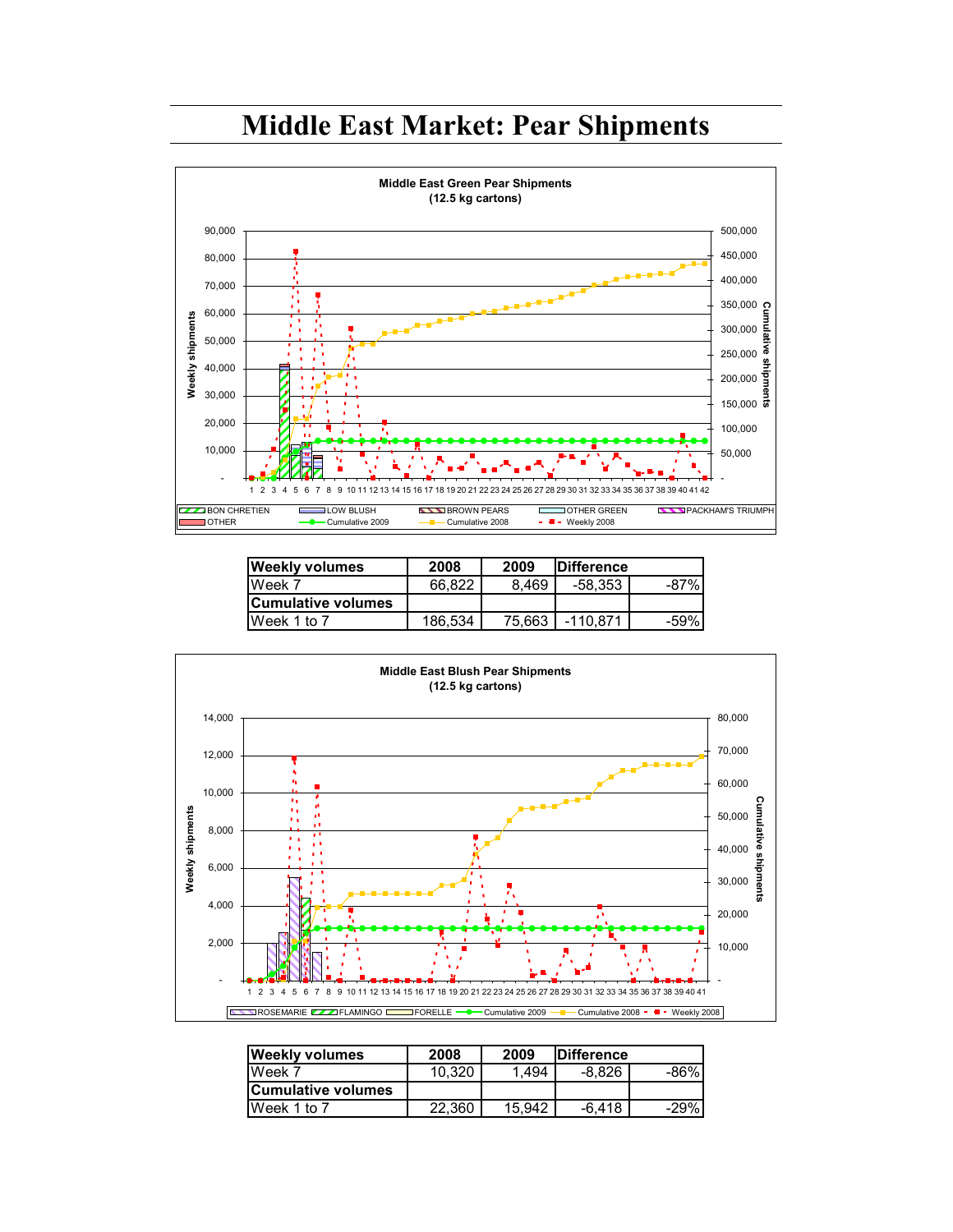# Far East & Asia Market: Pear Shipments



| <b>Weekly volumes</b>      | 2008    | 2009   | <b>IDifference</b> |        |
|----------------------------|---------|--------|--------------------|--------|
| Week 7                     | 33.018  | 10.320 | $-22.698$          | -69%   |
| <b>ICumulative volumes</b> |         |        |                    |        |
| Week 1 to 7                | 101.990 | 50.138 | $-51.852$          | $-51%$ |



| <b>Weekly volumes</b>     | 2008  | 2009  | <b>IDifference</b> |                  |
|---------------------------|-------|-------|--------------------|------------------|
| Week 7                    | -     | 1.720 | .720               | #DIV/0!          |
| <b>Cumulative volumes</b> |       |       |                    |                  |
| Week 1 to 7               | 1.720 | 5.160 | 3.440              | 200 <sup>%</sup> |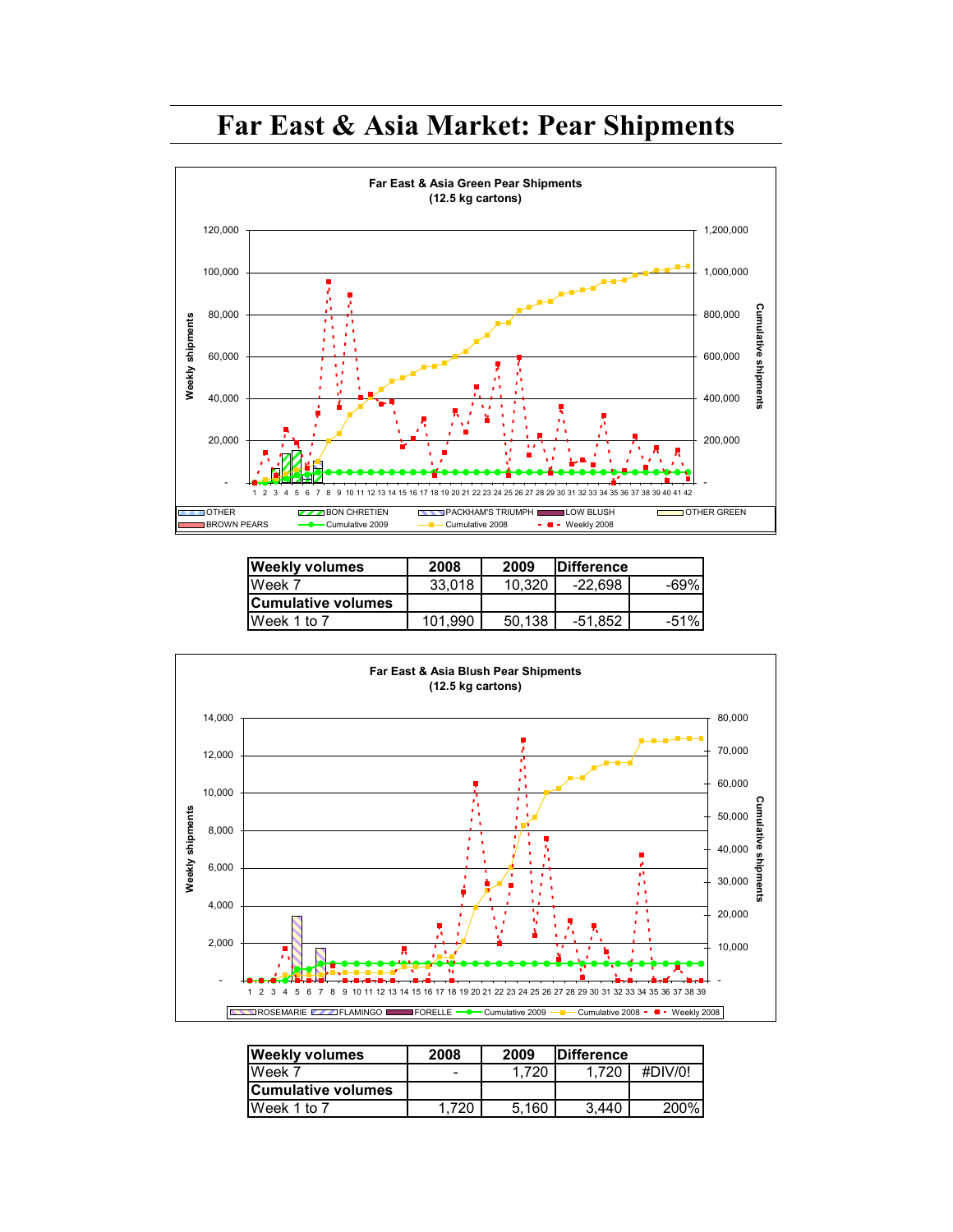



| <b>Weekly volumes</b>     | 2008   | 2009   | <b>IDifference</b> |        |
|---------------------------|--------|--------|--------------------|--------|
| Week 7                    | 5.676  | 2.838  | $-2.838$           | -50%   |
| <b>Cumulative volumes</b> |        |        |                    |        |
| Week 1 to 7               | 23.650 | 11.524 | $-12.126$          | $-51%$ |



| <b>Weekly volumes</b> | 2008  | 2009 | <b>IDifference</b> |      |
|-----------------------|-------|------|--------------------|------|
| Week 7                | 1.376 | 430  | -946               | -69% |
| lCumulative volumes   |       |      |                    |      |
| Week 1 to 7           | 2.150 | 688  | $-1.462$           | -68% |